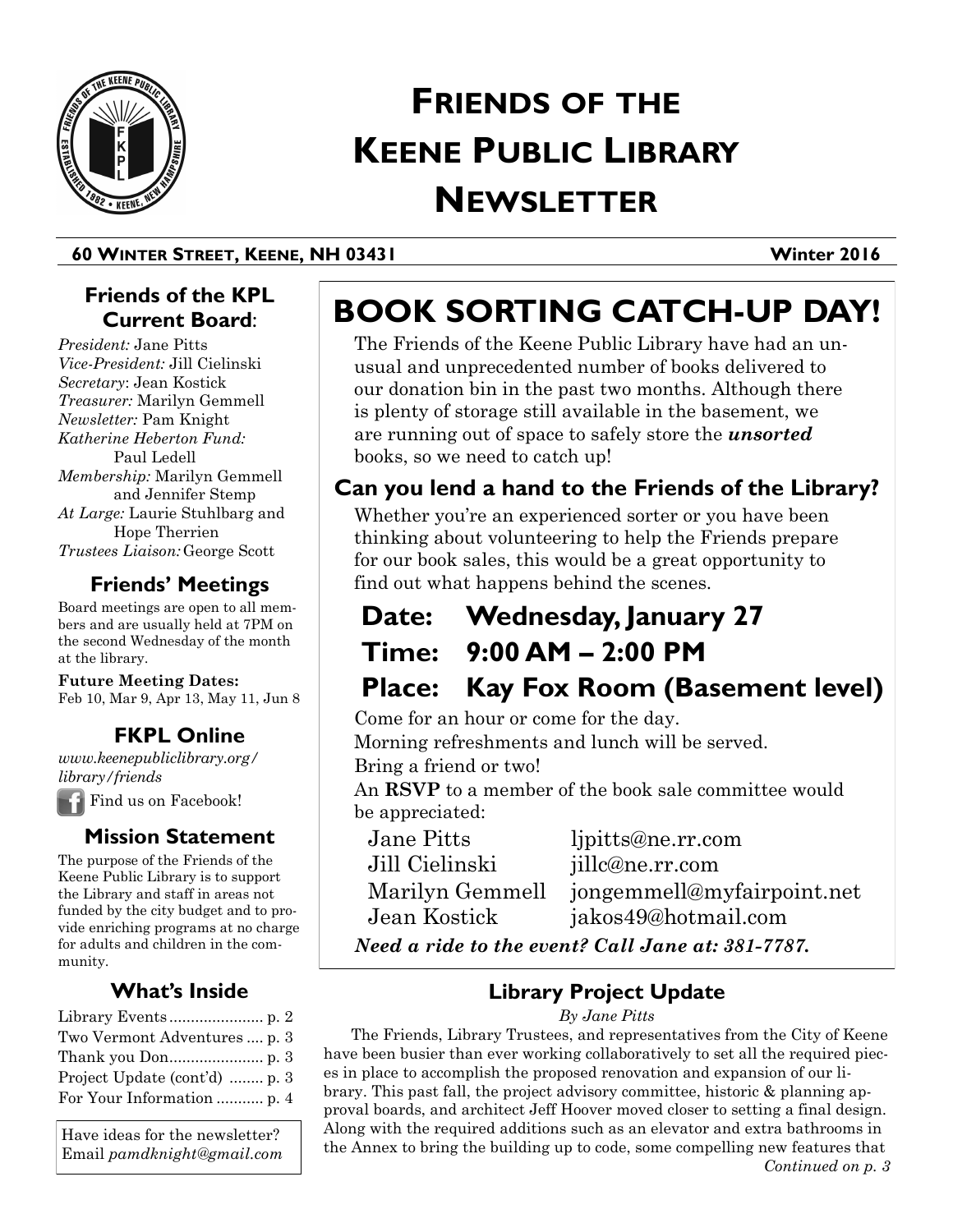# **Library Events Sponsored by the Friends\***

## **YOUTH PROGRAMS**

#### **[Harry Potter Book Night:](http://keenepubliclibrary.evanced.info/signup/EventDetails.aspx?EventId=10297&lib=)  [The Magic of Spells](http://keenepubliclibrary.evanced.info/signup/EventDetails.aspx?EventId=10297&lib=)**

*Thur Feb 4; 6-8 PM Youth Department*  From Wingardium Leviosa to Expecto Patronum, the magic of the Harry Potter books revolves around spells, so what better theme is there for the upcoming Harry Potter Book Night?

#### **Scratch Adventures**

*Saturdays Feb 13 & Mar 12 11 AM-1 PM Story Room* Children 8-12 years old and their parents or caregivers are invited to attend to learn Scratch, the computer animation program, which makes it easy to create your own interactive animations.

#### **Science & Water Fair Help Day**

*Wed Mar 2 and Mar 9; 4-5:30 PM Story Room*

Parents and students who would like help with science fair projects will find a wealth of information at this workshop, which will cover how to find project ideas, what terms to search for when researching your project, how to use reference books and library materials to one's advantage, and the benefits and pitfalls of using the Internet. Attendees will be given a strategy guide with the program's information to take home as well.

### **[Bedtime Math's March of the](http://keenepubliclibrary.evanced.info/signup/EventDetails.aspx?EventId=10886&lib=)  [Stuffed Animals](http://keenepubliclibrary.evanced.info/signup/EventDetails.aspx?EventId=10886&lib=)**

*Tues Mar 29; 6-7 PM Story Room* Parade in your PJs and have fun playing with numbers! Bring your favorite stuffed animal. We will share stories, puzzles and other activities.

# **PROGRAMS FOR ALL AGES**

**[Family Dance @ your Library!](http://keenepubliclibrary.evanced.info/signup/EventDetails.aspx?EventId=5658&lib=)**  *Fridays 6:30-8:30 PM Heberton Hall*  **Feb 5** with **Brendan Taaffe Mar 4** with **David Kaynor** 

# **TEEN PROGRAMS Anti Valentine's Day Teen Trivia Contest**

*Tues Feb 9; 5-7 PM Auditorium* If you need a break to take your thoughts off of Valentine's Day then join us for a fun trivia contest in the Auditorium. We'll have questions in a number of categories for teens to choose from. Snacks and refreshments will be provided and the winning teams will receive a prize!

### **Teen Tech Week Mar 7-12**

Teens are invited to learn about all the technology available to them at the Keene Public Library. This includes the 3-D printer, the Makey Makey circuits, robotic material, little bits, Galileos, Raspberry Pi's, and Arduinos:

**Open Hack Night**  *Mon Mar 7; 5-7 PM Youth Dept* **Minecraft Meetup**  *Tues Mar 8; 4-6 PM Youth Dept* Screening of **The Martian** *Wed Mar 9; 4-6 PM Auditorium* **Retro Gaming Day** 

*Sat Mar 12; 2-5 PM Kay Fox Room*

# **Teen Film Series**

*Wednesdays 4-6 PM Auditorium* Feb 3 Minions Feb 10 Terminator Genisys

Feb 17 Everest Feb 24 The Walk Mar 2 Suffragette Mar 9 The Martian Mar 16 Goosebumps

Mar 23 Freeheld

Mar 30 Spectre

#### **Teen Advisory Group**

*Mon Feb 29 & Mar 28 5-6 PM Green Room* The Teen Advisory Group is a chance

for you to make a difference in what services, resources, and programs the library provides to teens. Any teens interested in helping to shape the library's future are welcome to attend. Feel free to provide recommendations to Brantley Palmer, the Teen Librarian with what you'd like to see the library do for teens.

# **Make, Craft, Create: Adult Craft Night ADULT PROGRAMS**

*6:30-8 PM Green Room* Come make, craft, and create in a friendly and supportive group on the first Tuesday of the month. **Tues Feb 2: Needlefelting Tues Mar 1: Beaded Necklaces**

#### **Wednesday Night Film Series**

*Wednesdays 7-9 PM Auditorium* Feb 3 The Incredible Hulk Feb 10 Inside Out

#### **The Bard's Film Series**

Feb 17 Love's Labour's Lost

Feb 24 Hamlet Mar 2 Macbeth

Mar 9 Midsummer



Night's Dream Mar 16 Much Ado About Nothing Mar 23 Othello Mar 30 Richard III

#### **[Cookies & Coloring for Adults](http://keenepubliclibrary.evanced.info/signup/EventDetails.aspx?EventId=9799&lib=)**

*Thursdays 1:30-2:30 PM Kay Fox Room*  Looking for a way to reduce some stress and unwind? Join us for an afternoon of fun and coloring. Supplies and cookies provided, as well as soothing music.

#### **Astronomy Lecture Series**

**Everything Out of Nothing? - The Story of the Universe Seen with Modern Instrumentation** *Mon Feb 22; 7-8 PM Auditorium* This program is an inquiry into the origins of the universe with Eberhard Möbius, a UNH Professor in the Physics Department and the Space Science Center.

#### **Observing the Origin of the Universe from Antarctica**

*Mon Feb 29; 7-8 PM Auditorium* Lecture by Dr. Colin Bischoff, a senior scientist at the [Harvard-](http://www.cfa.harvard.edu/)[Smithsonian Center for Astrophys](http://www.cfa.harvard.edu/)[ics.](http://www.cfa.harvard.edu/) 

*Other astronomy lectures are still being scheduled. Check the library calendar of events for details.*

\*This is just a sampling of library events sponsored by the Friends. The Calendar of Events on the library website has a complete listing.



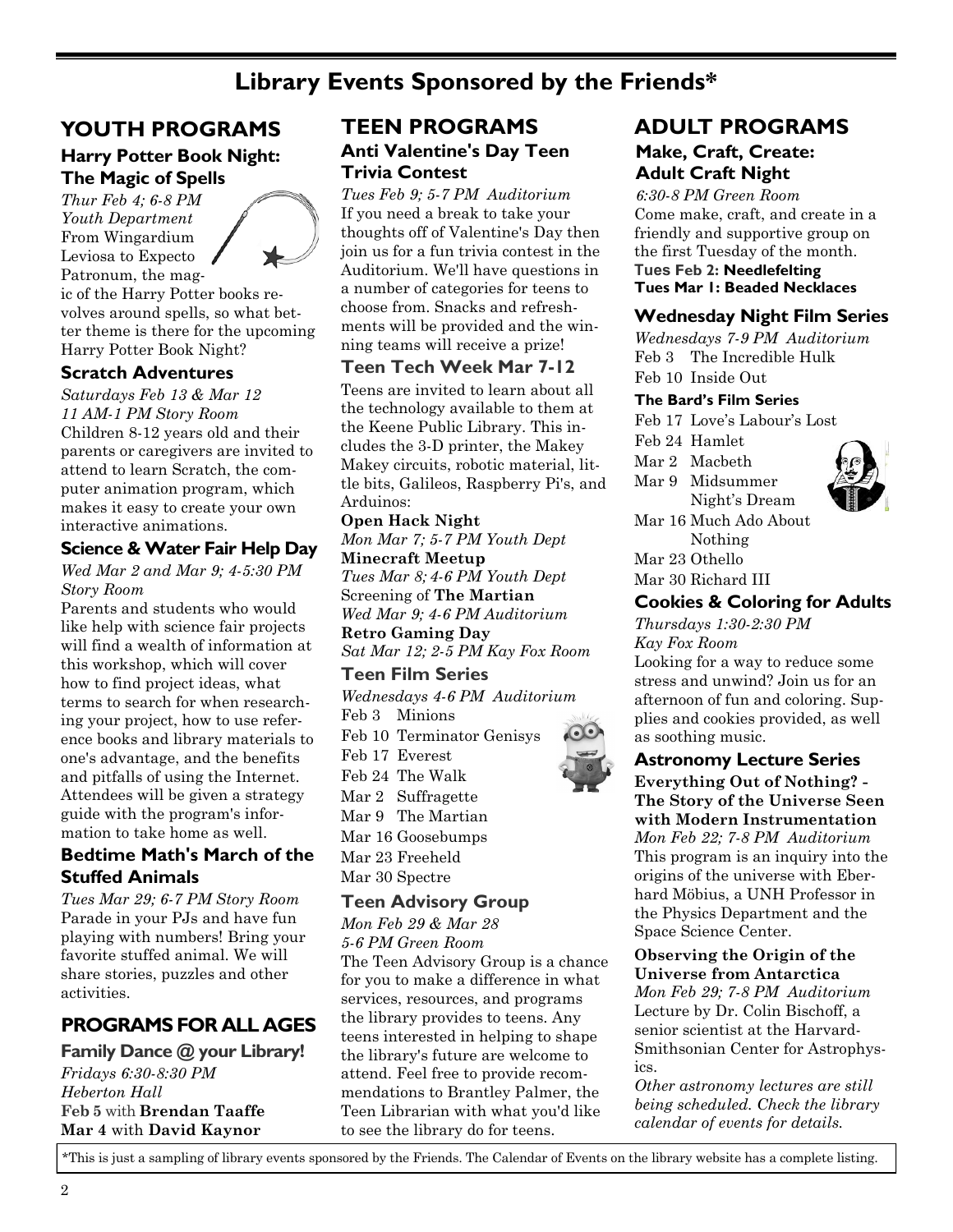# **Two Vermont Adventures: Hildene and Montshire**

*By Pam Knight*

My husband and I were able to make use of library passes for two Vermont excursions in the last quarter of 2015. In October we visited **Hildene** (*www.hildene.org)* in Manchester, VT, which is a lovely time to visit the summer home of Robert Todd Lincoln, the only Lincoln child to live to adulthood. We started in the gift shop, where we



gained free admission (thanks to the library pass) and viewed videos which provided an introduction to the buildings and grounds. Then we checked out the observatory and the 1928 Franklin Roadster in front of the home, where we were greeted by a volunteer docent, who gave us a brief introduction to the magnificent home. I don't like to go on long, detailed guided tours, so the Hildene approach was perfect for me. There are volunteers interspersed throughout the house, and they are happy to provide any information you need without rambling on about draperies, etc. The home has a 1000-pipe "player" organ, which works like a player piano, so the house is filled with music. In addition to seeing the period furniture and

clothing throughout the home, there is a small Lincoln museum on the 2nd floor, which includes his stovetop hat and a playbill from the play where he was assassinated. I have to admit that a few tears were shed in that room.

After viewing the home we admired the fantastic views and found a picnic table, where we ate the lunch that we brought. There is no restaurant at the museum, but there are gourmet picnic items for sale in the gift shop, which also has a great assortment of items for sale. Our last stop was the 1888 Pullman train car "Sunbeam" a short distance from the home. Robert Lincoln had been the chairman of the Pullman Company, so it was appropriate for Hildene to purchase and restore this train car, which had been used by former presidents. Sunbeam is considered to be the finest example of a wooden Pullman car on public display.

Hildene would be a fabulous place to visit in just about any season. I would love to return in the spring when the fabulous gardens are in full bloom, and I understand that the home has beautiful holiday decorations in December. Volunteer gardeners from the area make sure there are fresh floral arrangements throughout the house all year long. There is no doubt that volunteers help make Hildene a wonderful place to visit.

Since we moved to Keene after our children were grown we didn't have an "excuse" to visit the **Montshire Museum of Science** (*www.montshire.org)* until now. Our grandsons - aged 6 and 3½ came to visit for Christmas, along with their parents of course. Luckily the library passes were available on the day we decided to drive up to Norwich, VT, so two of the four adults in our group were able to get in free – a savings of \$28. What a wonderful museum! The Montshire is full of hands-on activities for kids of all ages: we explored bubbles, experienced the effects of air movement, observed leafcutter ants and built structures from all sorts of objects. As it was a cold rainy day, the museum was full of people of all ages, but it never felt crowded. The museum was just the right size for our



crew, and we will definitely try to return on a day when we can explore the fabulous grounds and outdoor exhibits.

# **Thank you Don Wilmeth!**

After leading us through another successful fall Book Sale, long time member Don Wilmeth has stepped down from the Board of the Friends. Don's dedicated tenure with the Friends began 13 years ago when he joined the Board soon after relocating to the Keene area. He has shared his many talents serving in the roles of Vice-President, President, and as Chair of the Book Sales. Don's contributions were not limited to his thoughtful input however. He would often be found hard at work transporting all the weekly book donations down to the library basement – a laborious task diligently accomplished. The Friends thank Don for his long service, and, as a nod to his background as a Professor of Theatre, have added two additions in his honor to the library's permanent collection: *Razzle Dazzle: The Battle for Broadway* by Michael Riedel, and a CD set entitled *B'Way: The American Musical* produced by Michael Kantor. Both great recommendations by Don himself, we urge you to check them out. This is farewell but not goodbye, as Don continues to serve the library in his new role as a Trustee. Best wishes Don!

## **Library Project Update** *(continued from page 1)*

the design will offer are often requested: additional meeting rooms, flexible multi-purpose program areas, community performing space and a refreshed teen space. Most dramatic will be the opening up of a West Street entrance to the library, the creation of both an outdoor patio and courtyard area, and a sunny, inviting atrium that will unite the two historic buildings. Last, but certainly not least in importance, the design incorporates a new and improved space for the Friends to store and hold our popular annual Book Sales! Energy efficiency, the use of green technologies, and what appropriate future technological infrastructure will be, are also factors under consideration at this time. Throughout it all, the Friends have contributed funds towards the development of these architectural concept designs, and towards the financing for a capital campaign. To that end, I'm pleased to announce that in the late fall, development professional Patty Farmer was hired to be the Capital Campaign Manager. Very exciting times for our library! I look forward to sharing more with you in the spring.